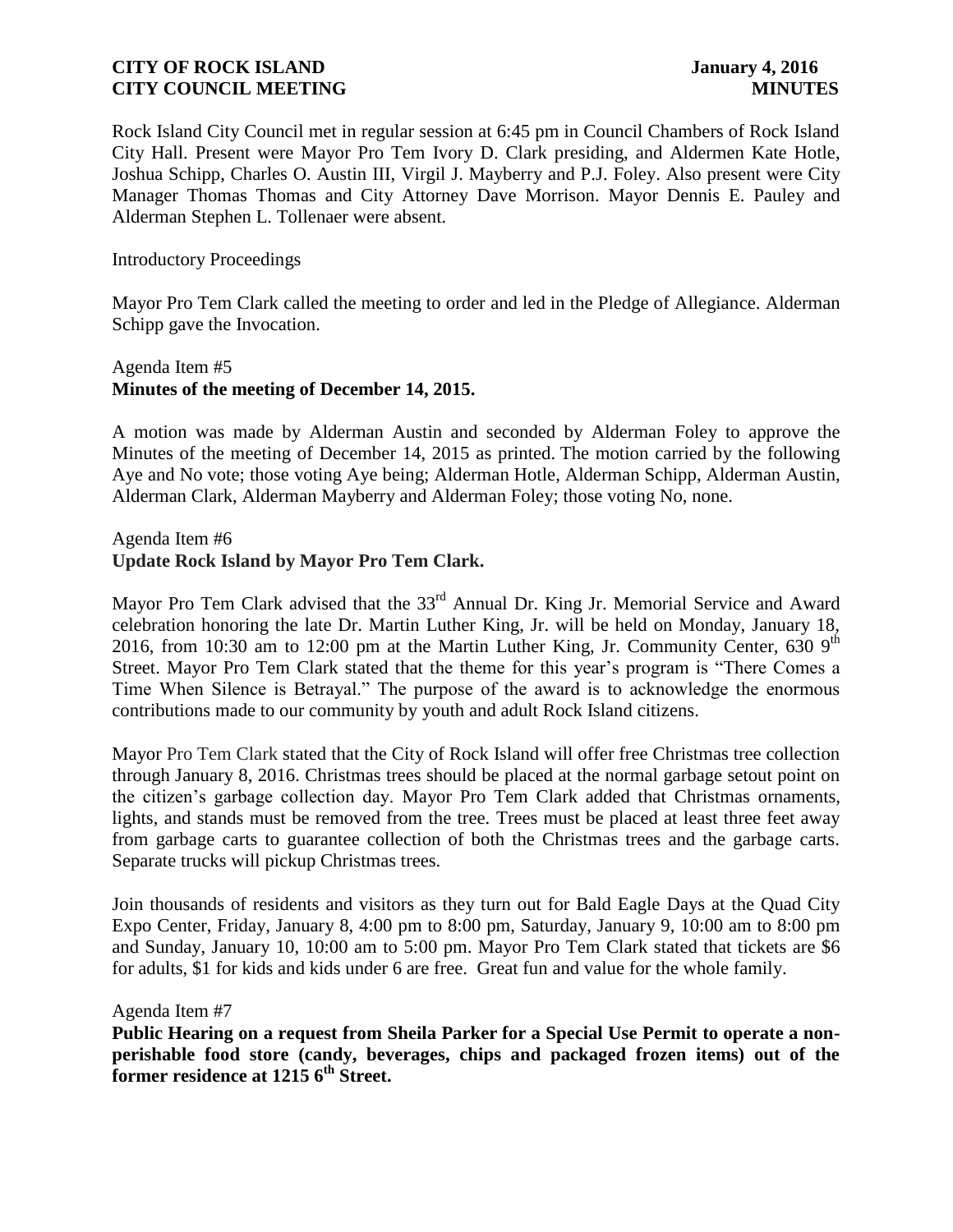Mayor Pro Tem Clark stated that Item #7 has been removed from the Agenda.

#### Agenda Item #8

### **A Duplicate Special Ordinance authorizing acquisition of eight tax auction properties in the City of Rock Island in the amount of \$274,779.00.**

It was moved by Alderman Hotle and seconded by Alderman Schipp to consider, suspend the rules and pass the ordinance.

Discussion followed. Alderman Austin advised that one of the acquisitions would be the former Service Rubber building for \$265,000.00 with no intended use. Alderman Austin added that the original project had a lot of promise to it; this one does not. Alderman Austin advised that the estimate for demolition right now is in the neighborhood of \$500,000.00 and in two or three years, it is likely to be higher than it is now. Alderman Austin stated that this is a project of speculation tying up one million dollars of taxpayer money. Alderman Austin stated that he didn't see it as a wise maneuver. Alderman Austin commented that if the private sector wants to step in and take the risk on this then fine. Alderman Austin added that the City's last effort of speculation with Jumer's Crossing did not pan out. Alderman Austin further discussed this item. Alderman Austin stated that he would not be supporting this item at this time.

Alderman Schipp inquired upon Community and Economic Development Director Jeff Eder or City Manager Thomas to remind the public why Council feels that this project is important in terms of this issue of this property being dilapidated and that the City is purchasing it from the County to take ownership so that it doesn't fall into the wrong hands. Alderman Schipp commented that this is an economic opportunity that generally fits the role of the public sector making the first move to find the private partner to move in later.

Community and Economic Development Director Jeff Eder advised that this is a property that is in a historic industrial use area. Mr. Eder indicated that a special TIF district was created; this is where the funding will be coming from to fund it so that it is not general dollars that is funding it. Mr. Eder explained that once the property is sold and there is a new building, the taxes will be paid back. Mr. Eder and Alderman Schipp further discussed this item. Mr. Eder commented that they put in a brownfield grant application to do the Phase I and Phase II assessment on the environmental end. After more discussion, Alderman Schipp stated that he will be supporting this item.

Alderman Hotle advised that none of these decisions are easily made. Alderman Hotle stated that she sees this as an investment in the future of Rock Island because this is a key employment sector area of the City. Alderman Hotle added that a goal in 2016 and beyond is to bring back good paying jobs to Rock Island and this is an area with real potential to do that. Alderman Hotle stated that she will be supporting this item.

Mayor Pro Tem Clark advised that when we go on IL 92 that is the picture that people have of the community; it is that building and a huge junkyard. Mayor Pro Tem Clark stated that the City has to improve that and the City has to step in sometime and have leadership there. Mayor Pro Tem Clark stated that he will be supporting this item.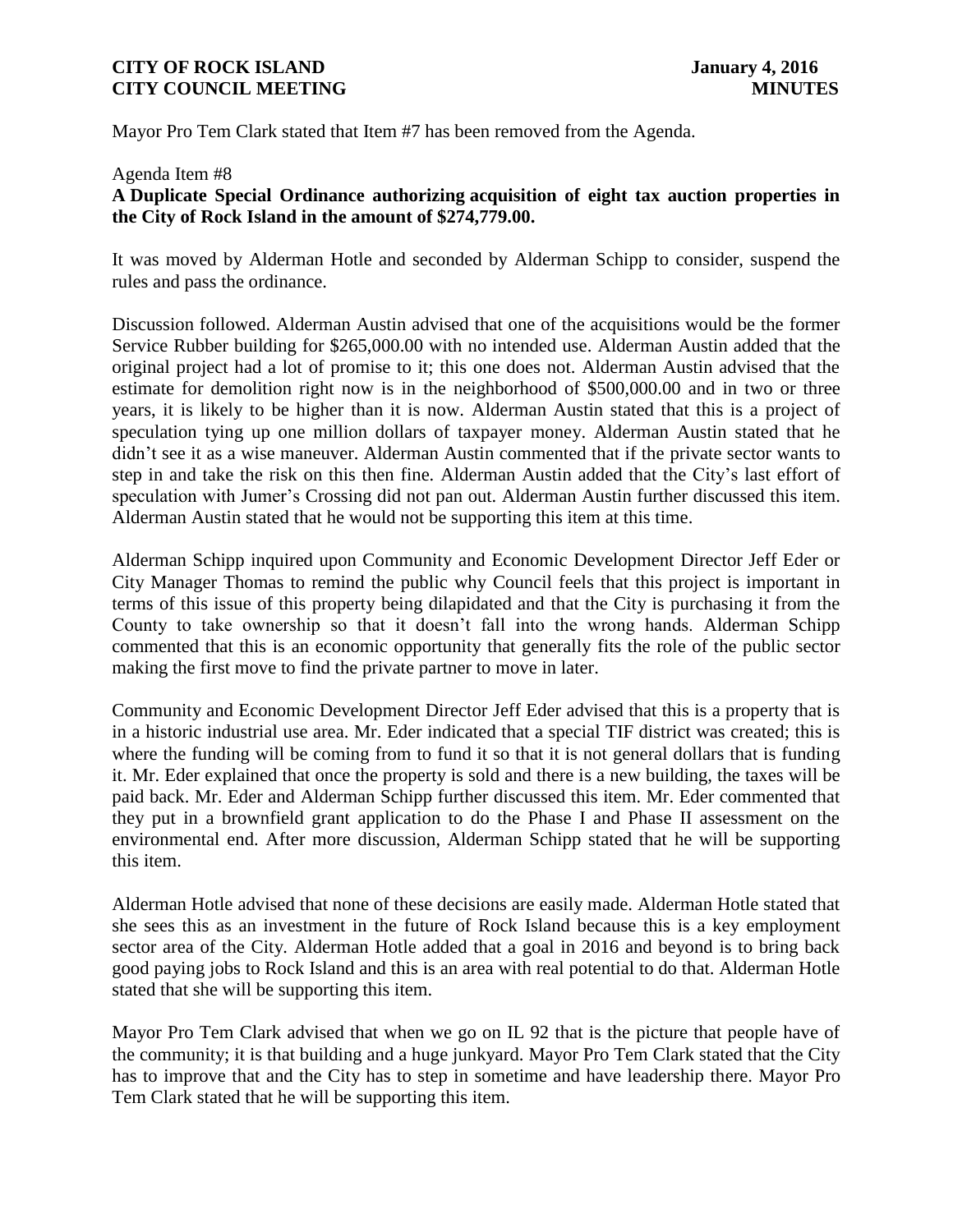City Manager Thomas advised that the intent with the purchase of this property is to do a RFQ to look for potential developers. City Manager Thomas further discussed this item.

Alderman Foley stated that staff had the opportunity to get this done once and they failed to do that. Alderman Foley added that he will be voting against this item because his trust in getting this done is not there.

After discussion, the motion carried by the following Aye and No vote; those voting Aye being; Alderman Hotle, Alderman Schipp, Alderman Clark and Alderman Mayberry; those voting No, Alderman Austin and Alderman Foley.

Agenda Item #9

# **A Special Ordinance amending a zoning district and zoning map at 921 27th Avenue and 925 27th Avenue.**

Alderman Mayberry moved and Alderman Foley seconded to consider, suspend the rules and pass the ordinance. The motion carried by the following Aye and No vote; those voting Aye being; Alderman Hotle, Alderman Schipp, Alderman Austin, Alderman Clark, Alderman Mayberry and Alderman Foley; those voting No, none.

Agenda Item #10 **CLAIMS**

It was moved by Alderman Austin and seconded by Alderman Foley to accept the following reports and authorize payments as recommended. The motion carried by the following Aye and No vote; those voting Aye being; Alderman Hotle, Alderman Schipp, Alderman Austin, Alderman Clark, Alderman Mayberry and Alderman Foley; those voting No, none.

a. Report from the Human Resources Department regarding payment in the amount of \$22,504.70 to Dave Morrison for legal services rendered for the month of December.

b. Report from the Public Works Department regarding payment #1 in the amount of \$131,242.74 to Tri City Blacktop Co., Inc. for services provided for the 2015 Asphalt Street Milling and Patching Program project.

c. Report from the Public Works Department regarding payment #2 in the amount of \$783,047.70 to Civil Constructors, Inc. for services provided for the Farmall Storage Tank project.

d. Report from the Public Works Department regarding payment #2 in the amount of \$216,662.84 to Centennial Contractors of the Quad Cities for services provided for the Shadybrook Phase II Resurfacing project.

e. Report from the Public Works Department regarding payment #3 in the amount of \$37,642.00 to Greenspace Associates for services provided for the 2015 Sod Replacement Program project.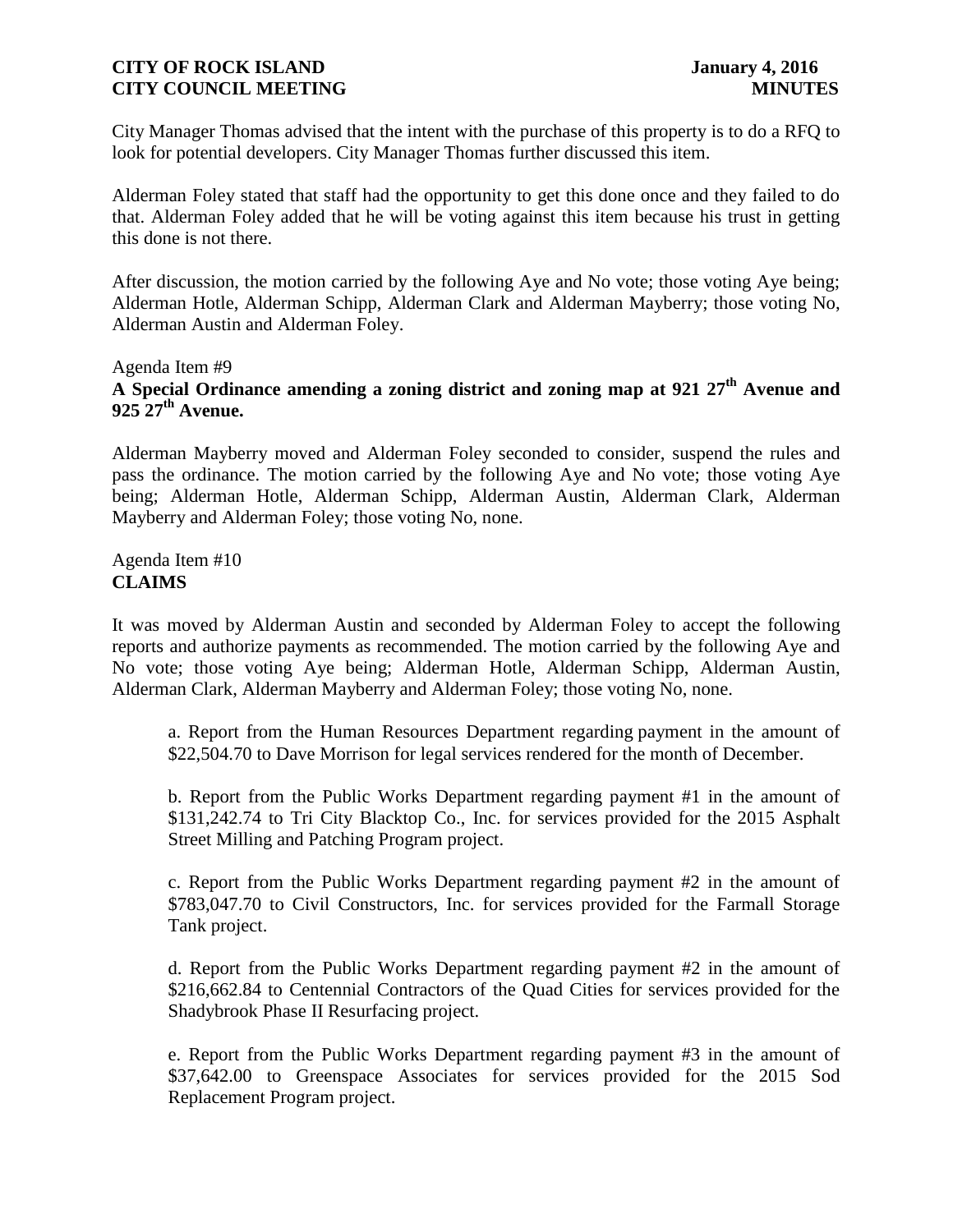f. Report from the Public Works Department regarding payment #10 in the amount of  $$1,092,230.52$  to Brandt Construction for services provided for the 6<sup>th</sup> Avenue Relief Sewer project.

g. Report from the Public Works Department regarding payment #4 in the amount of \$249,338.28 to Valley Construction for services provided for the  $11<sup>th</sup>$  Street Improvements at  $47<sup>th</sup>$  Avenue project.

h. Report from the Public Works Department regarding payment #2 and Final in the amount of \$64,225.75 to Walter D. Laud, Inc. for services provided for the Sanitary Sewer Replacement:  $19<sup>th</sup>$  Street,  $9<sup>th</sup>$  to  $10<sup>th</sup>$  Avenue project.

i. Report from the Public Works Department regarding payment #1 in the amount of \$252,377.29 to Walter D. Laud, Inc. for services provided for the  $26<sup>th</sup>$  Street Reconstruction, North of  $13<sup>th</sup>$  Avenue project.

j. Report from the Public Works Department regarding payment #3 and Final in the amount of \$57,955.19 to Centennial Contractors of the Quad Cities for services provided for the  $20<sup>th</sup>$  Avenue Resurfacing:  $27<sup>th</sup>$  Street to  $30<sup>th</sup>$  Street project.

k. Report from the Public Works Department regarding payment #11 in the amount of \$1,352,144.79 to Brandt Construction for services provided for the  $6<sup>th</sup>$  Avenue Relief Sewer project.

l. Report from the Public Works Department regarding payment #2 and Final in the amount of \$27,478.70 to Walter D. Laud, Inc. for services provided for the 22 ½ Avenue Reconstruction, East of 29<sup>th</sup> Street project.

Agenda Item #11

### **Claims for the week of December 11 through December 17 in the amount of \$1,196,500.17 and payroll for the weeks of December 7 through December 20 in the amount of \$1,396,451.72.**

Alderman Schipp moved and Alderman Mayberry seconded to allow the claims and payroll. The motion carried by the following Aye and No vote; those voting Aye being; Alderman Hotle, Alderman Schipp, Alderman Austin, Alderman Clark, Alderman Mayberry and Alderman Foley; those voting No, none.

#### Agenda Item #12

### **Report from the Public Works Department regarding the NJPA contract purchase of a 2016 Freightliner/Vactor sewer cleaning machine from Coe Equipment, Inc. in the amount of \$216,936.00.**

It was moved by Alderman Schipp and seconded by Alderman Foley to approve the purchase as recommended and refer to the City Attorney for an ordinance declaring the current 2003 sewer cleaning machine as surplus and allow for trade-in. The motion carried by the following Aye and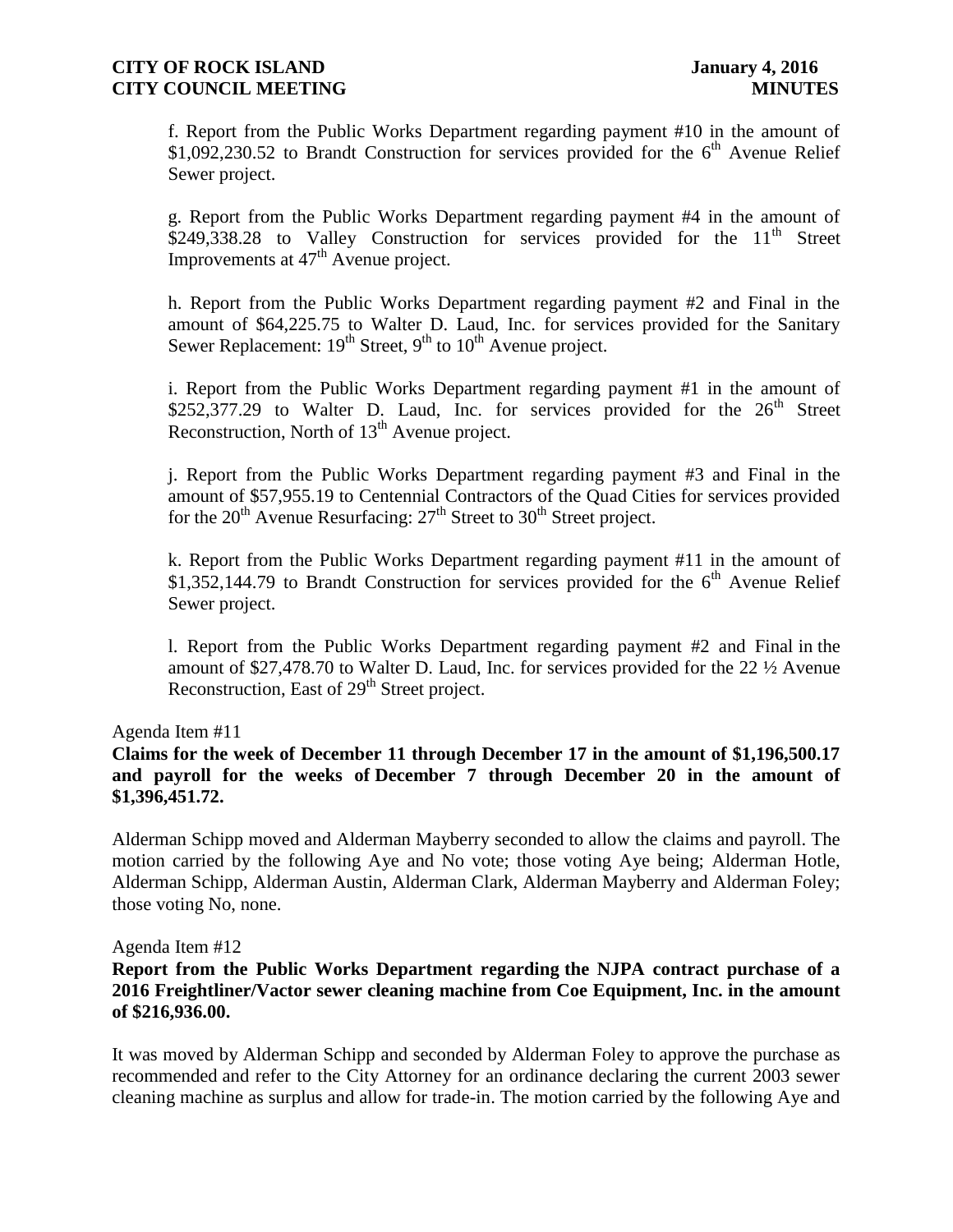No vote; those voting Aye being; Alderman Hotle, Alderman Schipp, Alderman Austin, Alderman Clark, Alderman Mayberry and Alderman Foley; those voting No, none.

#### Agenda Item #13

**Report from the Public Works Department regarding the purchase of a 2016 Pierce Arrow Pumper truck from Global Emergency Products, Inc. in the amount of \$513,584.00 along with a 100% pay option.**

Alderman Hotle moved and Alderman Schipp seconded to approve the purchase and pay option as recommended and refer to the City Attorney for an ordinance declaring the current 1997 HME Aerial Pumper truck as surplus and allow for disposal.

Discussion followed. Alderman Hotle advised that this is an important purchase; it is a large price tag, but it is replacing one of the fire trucks that is about 18 years old. Alderman Hotle added that it is important that these trucks are kept up to date and functional for the City's public safety.

Alderman Mayberry inquired about what happens to the vehicles when the City surpluses them.

City Manager Thomas stated that on some occasions, smaller departments have gotten the vehicles. Public Works Director Randy Tweet advised that smaller departments may be interested in them, or they would be sold at the auction when the City auctions off all of the surplus vehicles.

After discussion, the motion carried by the following Aye and No vote; those voting Aye being; Alderman Hotle, Alderman Schipp, Alderman Austin, Alderman Clark, Alderman Mayberry and Alderman Foley; those voting No, none.

#### Agenda Item #14

## **Report from the Community and Economic Development Department regarding bids for the emergency demolition and site clearance of 1023 10th Avenue, recommending the bid be awarded to Valley Construction Company in the amount of \$12,116.00.**

It was moved by Alderman Foley and seconded by Alderman Hotle to award the bid as recommended and authorize the City Manager to execute the contract documents. The motion carried by the following Aye and No vote; those voting Aye being; Alderman Hotle, Alderman Schipp, Alderman Austin, Alderman Clark, Alderman Mayberry and Alderman Foley; those voting No, none.

#### Agenda Item #15

## **Report from the Community and Economic Development Department regarding a proposal from EnviroNet for Phase II environmental site assessment and cleanup for 2101 and 2117 11th Street in an amount not to exceed \$51,600.00.**

Alderman Foley moved and Alderman Schipp seconded to approve the proposal as recommended and authorize the City Manager to execute the contract documents.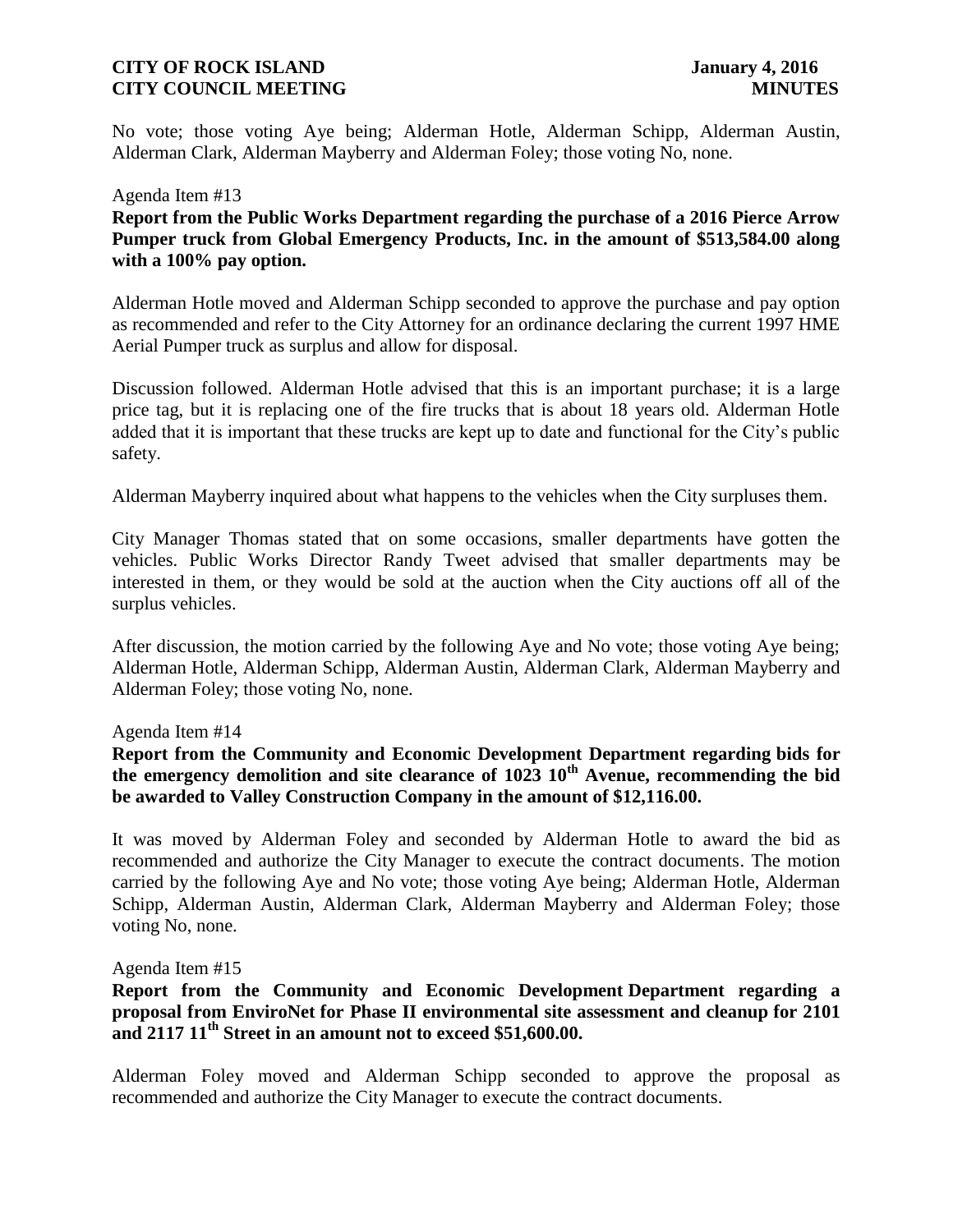Discussion followed. Alderman Hotle inquired upon Community and Economic Development Director Jeff Eder to explain this item.

Mr. Eder advised that this is for Phase II testing; they will do the soil borings to see if there are any contaminants on the site. Mr. Eder stated that this was the site of a former gas station that the City bought at the County tax sale and the buildings were previously demolished. Mr. Eder added that in order to do anything with this site, you have to go through the process. Mr. Eder advised that the goal is to get a no further remediation letter from the State of Illinois; this testing will help to outline the exact method to use to get that letter.

Alderman Foley commented that this site is in his ward. Alderman Foley added that it is a very strategic piece of property on  $11<sup>th</sup>$  Street by Friendship Manor.

After discussion, the motion carried by the following Aye and No vote; those voting Aye being; Alderman Hotle, Alderman Schipp, Alderman Austin, Alderman Clark, Alderman Mayberry and Alderman Foley; those voting No, none.

#### Agenda Item #16

**Report from the Information Technology Department regarding a non-disclosure agreement between the City of Rock Island, RACOM and AT&T as it relates to wireless communication signals in the new Police station in reference to a booster for both public safety radios and cellular.**

It was moved by Alderman Schipp and seconded by Alderman Mayberry to approve the agreement as recommended and authorize the City Manager to execute the contract documents.

Discussion followed. Alderman Austin inquired upon Information Technology Director Tim Bain to explain this item.

Mr. Bain advised that this is for putting a booster in the police station to cover both the public safety radio system and the cellular. Mr. Bain added that in the case of the cellular, you are accessing licensed frequencies that are provided by the specific carriers, and they are considered proprietary and somewhat secret so the non-disclosure agreement needs to be put in place to provide secure access to these frequencies.

Sean Smith from RACOM indicated that it is basically stating that the City of Rock Island and RACOM are not allowed to disclose the information that AT&T provides to us in order to make the cellular booster work at the new police station.

After discussion, the motion carried by the following Aye and No vote; those voting Aye being; Alderman Hotle, Alderman Schipp, Alderman Austin, Alderman Clark, Alderman Mayberry and Alderman Foley; those voting No, none.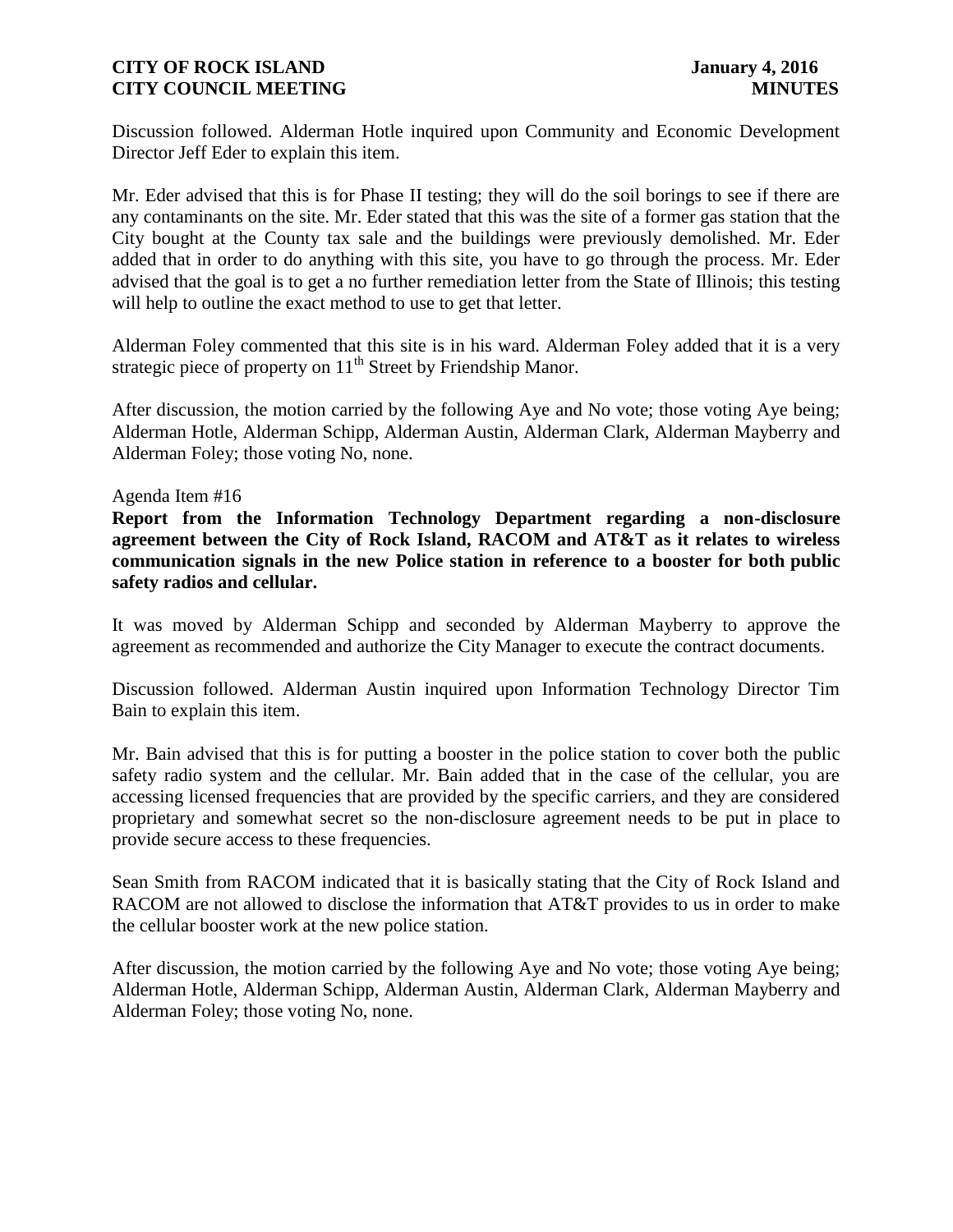#### Agenda Item #17

**Report from the Police Department regarding a General Usage Rental Vehicles contract with Wags Auto Center, recommending a one year renewal expiring March 31, 2017 at the prices quoted in the existing contract.**

Mayor Pro Tem Clark stated that Item #17 has been pulled from the Agenda.

#### Agenda Item #18

## **Report from the Human Resources Department regarding a 2.00% General Wage Increase to non-affiliated employees effective January 4, 2016.**

It was moved by Alderman Austin and seconded by Alderman Schipp to approve the general wage increase as recommended. The motion carried by the following Aye and No vote; those voting Aye being; Alderman Hotle, Alderman Schipp, Alderman Austin, Alderman Clark, Alderman Mayberry and Alderman Foley; those voting No, none.

#### Agenda Item #19

### **Report from the Traffic Engineering Committee regarding a request from Alderman Chuck Austin to change the yield signs at Denkmann School to stop signs.**

Alderman Austin moved and Alderman Foley seconded to approve changing the yield signs at  $42<sup>nd</sup>$  Street and  $22<sup>nd</sup>$  Avenue to stop signs and refer to the City Attorney for an ordinance.

Discussion followed. Alderman Austin stated that his name is attached to this item, but it is Denkmann School's request. Alderman Austin advised that a few years ago, he was approached by the neighbors about signage near Denkmann School. Alderman Austin stated that he talked with the Principal at that time and the Principal thought what they had was adequate. Alderman Austin stated that at his ward meeting, the subject was brought up again that the school may now feel differently about it. Alderman Austin advised that currently there are stop signs at the intersection on the northwest corner where the  $40^{th}$  Avenue one-way meets  $20^{th}$  Avenue; there is another one on the east side where  $42<sup>nd</sup>$  Street meets  $22<sup>nd</sup>$  Avenue. Alderman Austin stated this will allow 22<sup>nd</sup> Avenue to be a through Avenue. Alderman Austin added that at the school's request, there will be stop signs on  $42<sup>nd</sup>$  Street where it intersects  $22<sup>nd</sup>$  Avenue.

Alderman Mayberry inquired about the reasons for the stop signs. Alderman Austin stated that it is due to safety concerns. Alderman Austin further discussed this item.

After discussion, the motion carried by the following Aye and No vote; those voting Aye being; Alderman Hotle, Alderman Schipp, Alderman Austin, Alderman Clark, Alderman Mayberry and Alderman Foley; those voting No, none.

Agenda Item #20 **Other Business.**

Alderman Mayberry discussed pay raises for the Council. Alderman Mayberry requested that this item be put on the next Agenda. Alderman Mayberry stated that it has been about 21 years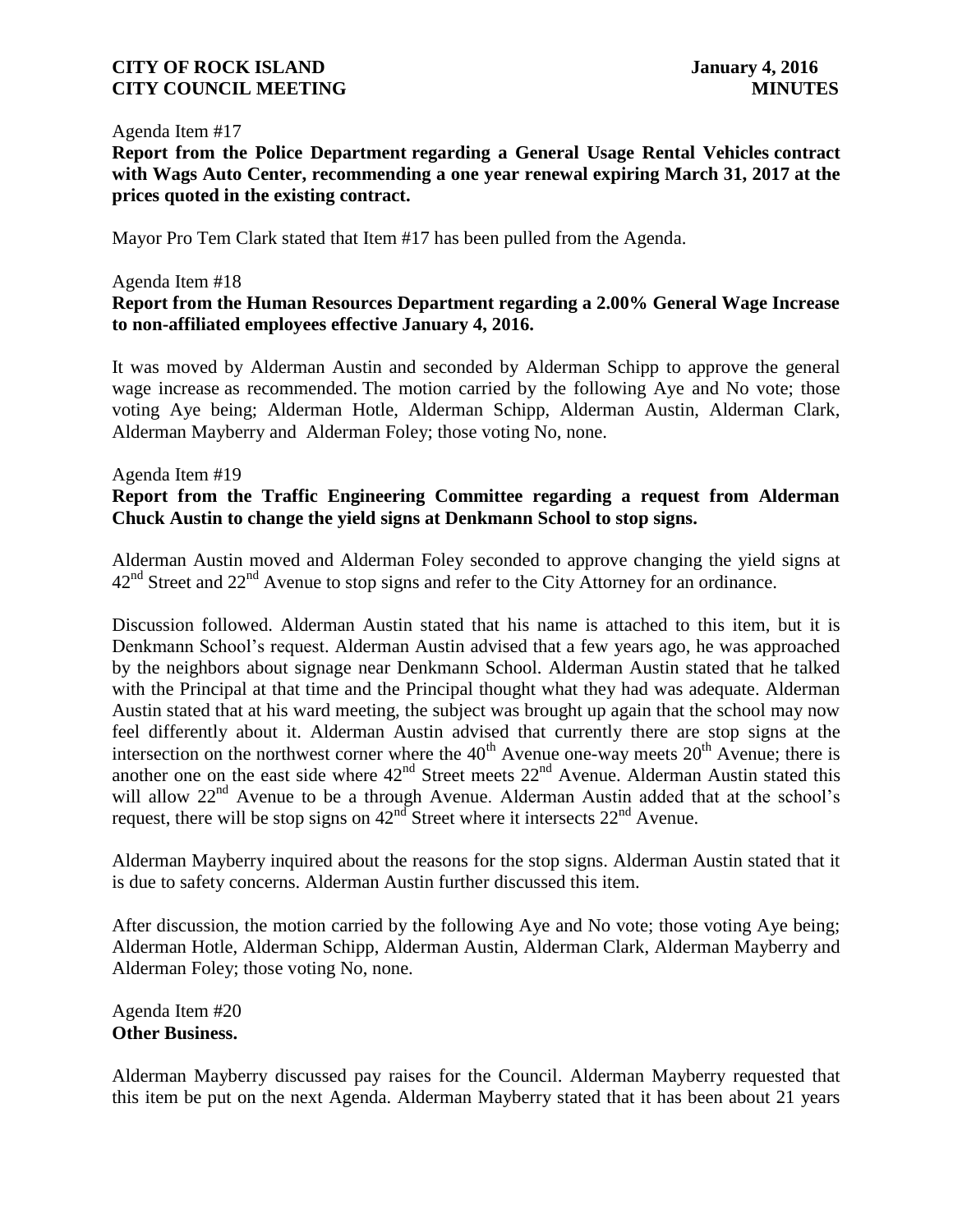since the City Council has had a raise; it is not for the current Council; it would be for the next Council that gets elected.

City Attorney Morrison stated that is correct; if the Council were to vote for a raise, it would not be for anyone sitting during their current term now. City Attorney Morrison added that it could only become effective in stages as the elections progress.

City Manager Thomas advised that it may not be on next week's Agenda; it will have to be looked at to see how to propose it. City Attorney Morrison advised that he will start working on it and it could be ready for the January  $18<sup>th</sup>$  meeting.

Alderman Foley stated that the day before New Year's Eve and as Deputy Liquor Commissioner, he signed a new liquor license for a new establishment in The District of Rock Island called Red Rodeo. Alderman Foley added that they were able to get their State license on New Year's Eve morning and opened at 7:00 pm on New Year's Eve. Alderman Foley stated that he went down and welcomed them. Alderman Foley noted that they had a country band and about 300 people were there. Alderman Foley stated that it is a nice establishment to have in The District of Rock Island.

Alderman Hotle thanked Mayor Pauley and the Council members for getting the liquor license pushed through. Alderman Foley thanked the Inspection's staff and Fire Department for helping them pass the code.

Ms. Rita Kirk of 504  $12<sup>th</sup>$  Avenue stepped forward. Ms. Kirk expressed concerns in regards to the public hearing for Sheila Parker's special use permit not taking place this evening. Ms. Kirk discussed the timeline from the initial point of Ms. Parker coming before Council and asking for permission to apply for the special use permit to operate a non-perishable food store at 1215  $6<sup>th</sup>$ Street to the second public hearing, which was scheduled for tonight. Ms. Kirk commented that prior to the first public hearing, she had gathered signatures for the petition opposing the special use permit, and gave it to staff, but the public hearing was removed from the Agenda. Ms. Kirk added that she did the same thing for the public hearing tonight, but again, it was removed. Ms. Kirk stated that she did not understand how an item on the Agenda could be dropped without a vote from the Council, especially when it was an advertised public hearing. Ms. Kirk voiced concerns as to why it was withdrawn and not even opened to hear testimony.

City Attorney Morrison stated that if Ms. Parker voluntarily brings the petition forth or if it is of her own doing and if she wishes to voluntarily withdraw it from the Agenda, then the Council is not in the position to prevent her from doing that. City Attorney Morrison added that Ms. Kirk's statements and the process could be considered by the ones that are deciding that matter should it come back up again. Council further discussed this issue as it related to when Ms. Parker called to withdraw it. Council also discussed the cost component and whether this item would come back at another time.

Community and Economic Development Director Jeff Eder advised that the City has an application fee. Mr. Eder was unsure as to whether the fee completely covers all of the cost for the publication and mailings. Mr. Eder stated that the application fee should be collected